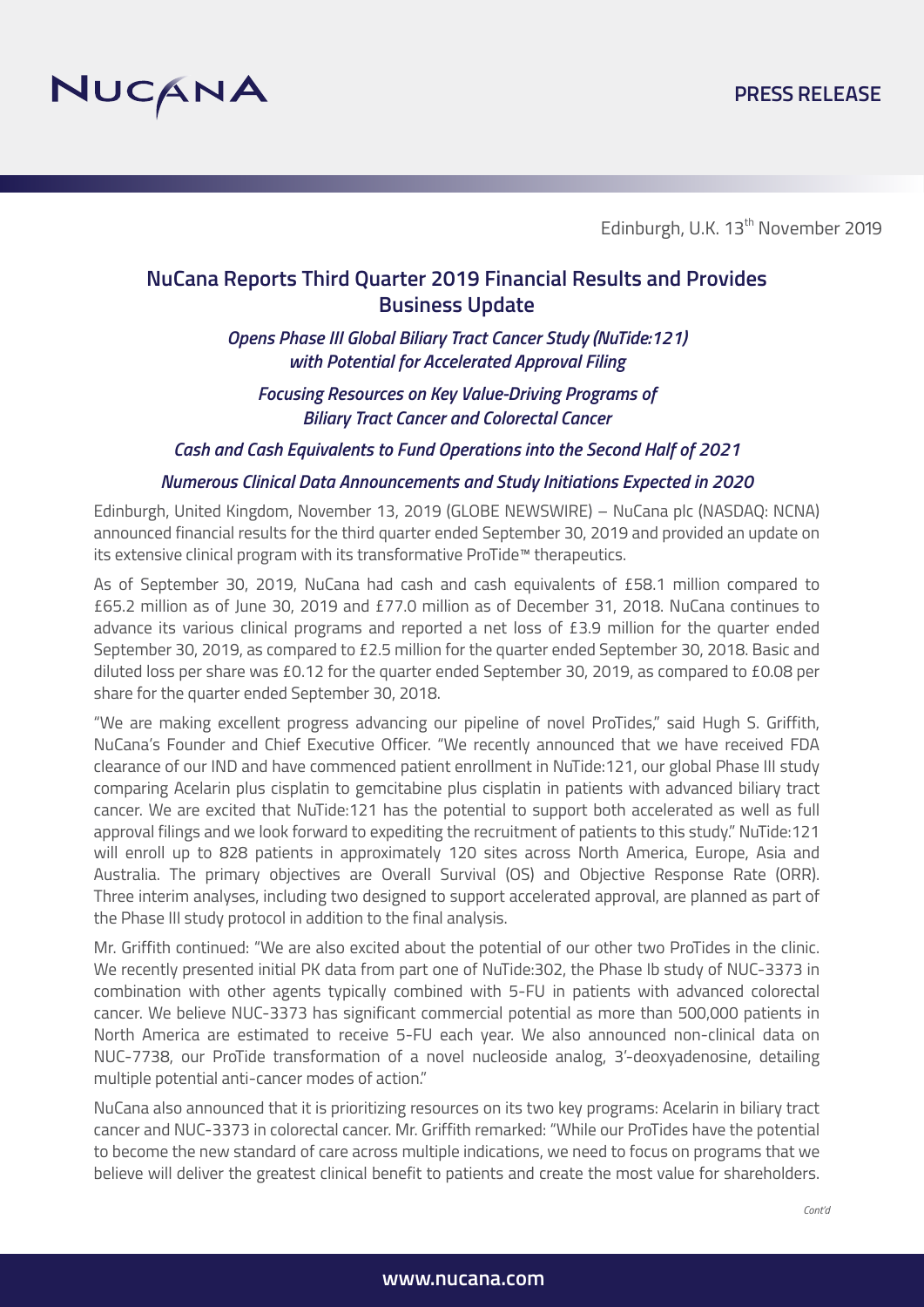# NUCANA

# **PRESS RELEASE**

Edinburgh, U.K. 13<sup>th</sup> November 2019

In prior studies, Acelarin has generated positive data in patients with ovarian cancer, both as a single agent as well as in combination with carboplatin. We plan to announce data from the ongoing PRO-105 study of single-agent Acelarin in patients with platinum-resistant ovarian cancer in the first half of 2020. However, the advent of PARP inhibitors has changed the treatment landscape for patients with ovarian cancer resulting in a more complex regulatory pathway for single-agent therapy. We have been highly encouraged by the synergy we have observed with Acelarin in combination with platinum agents, both in patients with biliary tract cancer and ovarian cancer. Thus, should we elect to pursue further development of Acelarin in patients with ovarian cancer, we would anticipate combining it with a platinum agent."

Based on this prioritization of resources, NuCana believes its current cash and cash equivalents will be sufficient to fund its planned operations into the second half of 2021 as compared to its previous expectation of into 2021. In addition to continuing or completing the ongoing clinical studies, NuCana expects its current cash and cash equivalents will enable the following:

- Continuing to run the Phase III study of Acelarin in combination with cisplatin in patients with biliary tract cancer;
- Initiating a Phase II/III study of NUC-3373 in combination with other agents for patients with colorectal cancer.

Mr. Griffith concluded: "We look forward to announcing more data throughout 2020. We have continued to validate our ProTide technology's ability to transform some of the most widely prescribed chemotherapy agents into what we believe will be more efficacious and safer treatments. With multiple milestones expected across our pipeline, we anticipate a busy and productive 2020 for NuCana."

#### **Anticipated Milestones**

- Acelarin is NuCana's ProTide transformation of gemcitabine. In 2020, NuCana expects to:
	- Provide an update on enrollment in the Phase III study of Acelarin combined with cisplatin as  $\blacksquare$ a first-line treatment for patients with advanced biliary tract cancer.
	- $\overline{a}$ Report data from the ongoing Phase II study (PRO-105) of single-agent Acelarin for patients with platinum-resistant ovarian cancer.
	- Provide an update on the investigator-sponsored Phase III study (Acelarate) of Acelarin as a  $\Box$  first-line treatment compared to gemcitabine for patients with metastatic pancreatic cancer, for which enrollment has been suspended.
- NUC-3373 is NuCana's second ProTide in clinical development, a transformation of the active anti-cancer metabolite of 5-FU. In 2020, NuCana expects to:
	- Report data from the ongoing Phase Ib study (NuTide:302) of NUC-3373 in patients with advanced colorectal cancer and establish the recommended Phase II dose of NUC-3373 in combination with other agents with which 5-FU is typically combined, including leucovorin , oxaliplatin and irinotecan.
	- Contingent on regulatory guidance and other factors, initiate a Phase II/III study of  $\Box$ NUC-3373 in combination with other agents for patients with colorectal cancer.
	- Report data from the ongoing Phase I study (NuTide:301) of NUC-3373 in patients with  $\Box$ advanced solid tumors.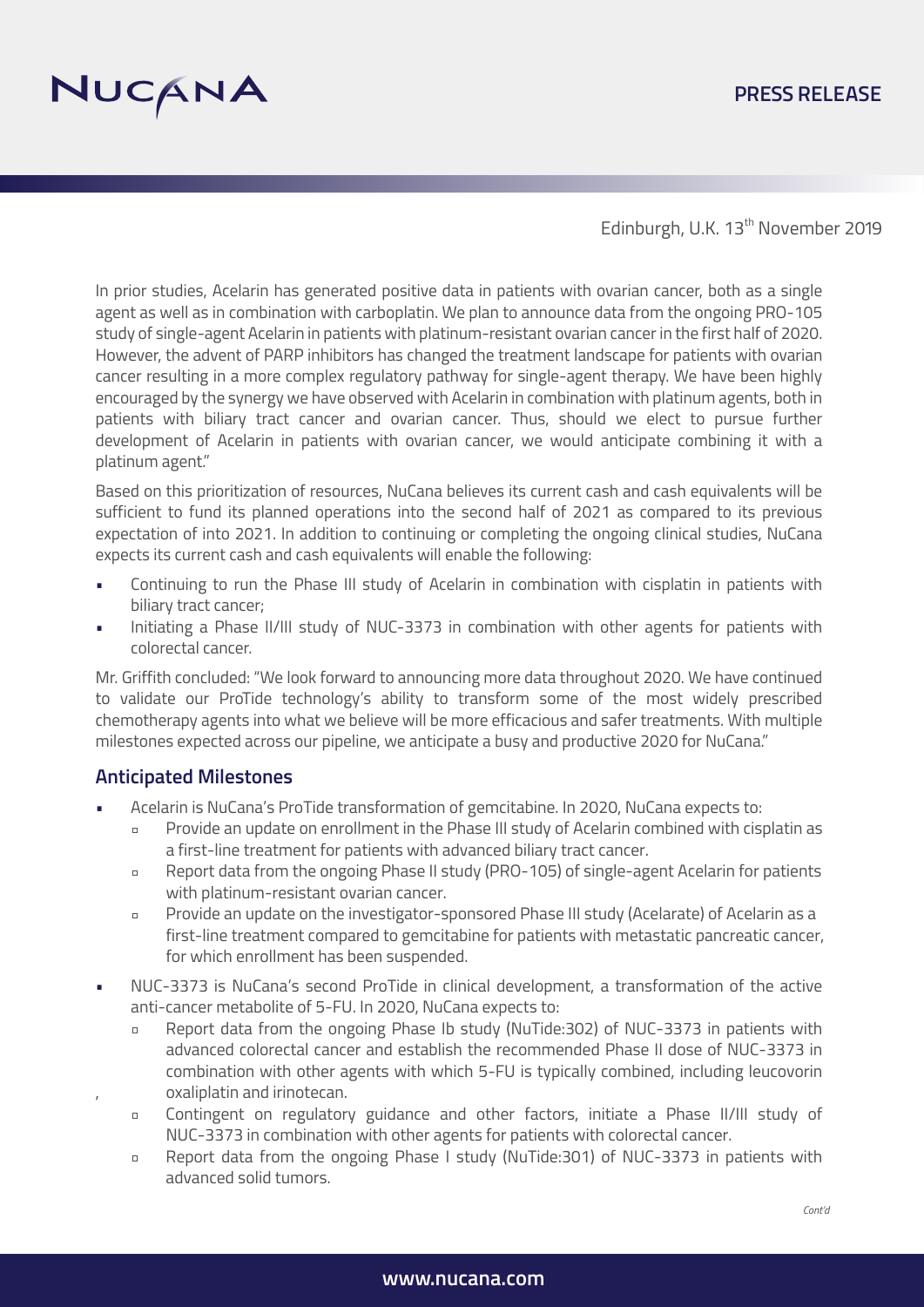

- NUC-7738 is NuCana's ProTide transformation of a novel nucleoside analog, 3'-deoxyadenosine. In 2020, NuCana expects to:
	- Report data from the Phase I study (NuTide:701) of NUC-7738 in patients with advanced solid tumors.

#### **About Biliary Tract Cancer**

Biliary tract cancer, including cholangiocarcinoma, gallbladder and ampullary carcinoma, is cancer originating in the bile duct, a vessel that transports bile from the liver to the gall bladder and small intestine. Approximately 178,000 new cases of biliary tract cancer are diagnosed each year worldwide, with more than 18,000 of those diagnoses in the United States. There are currently no agents approved for the treatment of biliary tract cancer; however, the worldwide standard of care in biliary tract cancer patients with locally advanced or metastatic disease is the combination of gemcitabine and cisplatin. Patients receiving this regimen have a median overall survival of 11.7 months.

#### **About Colorectal Cancer**

Colorectal cancer is a cancer that starts in the colon or the rectum. In the United States, approximately 145,000 new cases of colorectal cancer and 51,000 deaths due to the disease are expected in 2019. Worldwide, there were over 1.8 million new colorectal cancer cases in 2018, and the global burden is expected to increase to more than 2.2 million new cases and 1.1 million deaths annually by 2030. Most systemic therapies for colorectal cancer include 5-FU, typically in combination with other therapeutic agents such as oxaliplatin or irinotecan. 5-FU remains the single most prescribed compound for the treatment of colorectal cancer.

#### **About NuCana plc**

NuCana is a clinical-stage biopharmaceutical company focused on significantly improving treatment outcomes for cancer patients by applying our ProTide technology to transform some of the most widely prescribed chemotherapy agents, nucleoside analogs, into more effective and safer medicines. While these conventional agents remain part of the standard of care for the treatment of many solid and hematological tumors, their efficacy is limited by cancer cell resistance mechanisms and they are often poorly tolerated. Utilizing our proprietary technology, we are developing new medicines, ProTides, designed to overcome key cancer resistance mechanisms and generate much higher concentrations of anti-cancer metabolites in cancer cells. Our most advanced ProTide candidates, Acelarin and NUC-3373, are new chemical entities derived from the nucleoside analogs gemcitabine and 5-fluorouracil, respectively, two widely used chemotherapy agents. Acelarin is currently being evaluated in four clinical studies, including a Phase III study for patients with biliary tract cancer, a Phase Ib study for patients with biliary tract cancer, a Phase II study for patients with platinum-resistant ovarian cancer and a Phase III study for patients with metastatic pancreatic cancer for which enrollment has been suspended. NUC-3373 is currently in a Phase I study for the potential treatment of a wide range of advanced solid tumors and a Phase Ib study for patients with advanced colorectal cancer. Our third ProTide, NUC-7738, is a transformation of a novel nucleoside analog (3'-deoxyadenosine) and is in a Phase I study for patients with advanced solid tumors.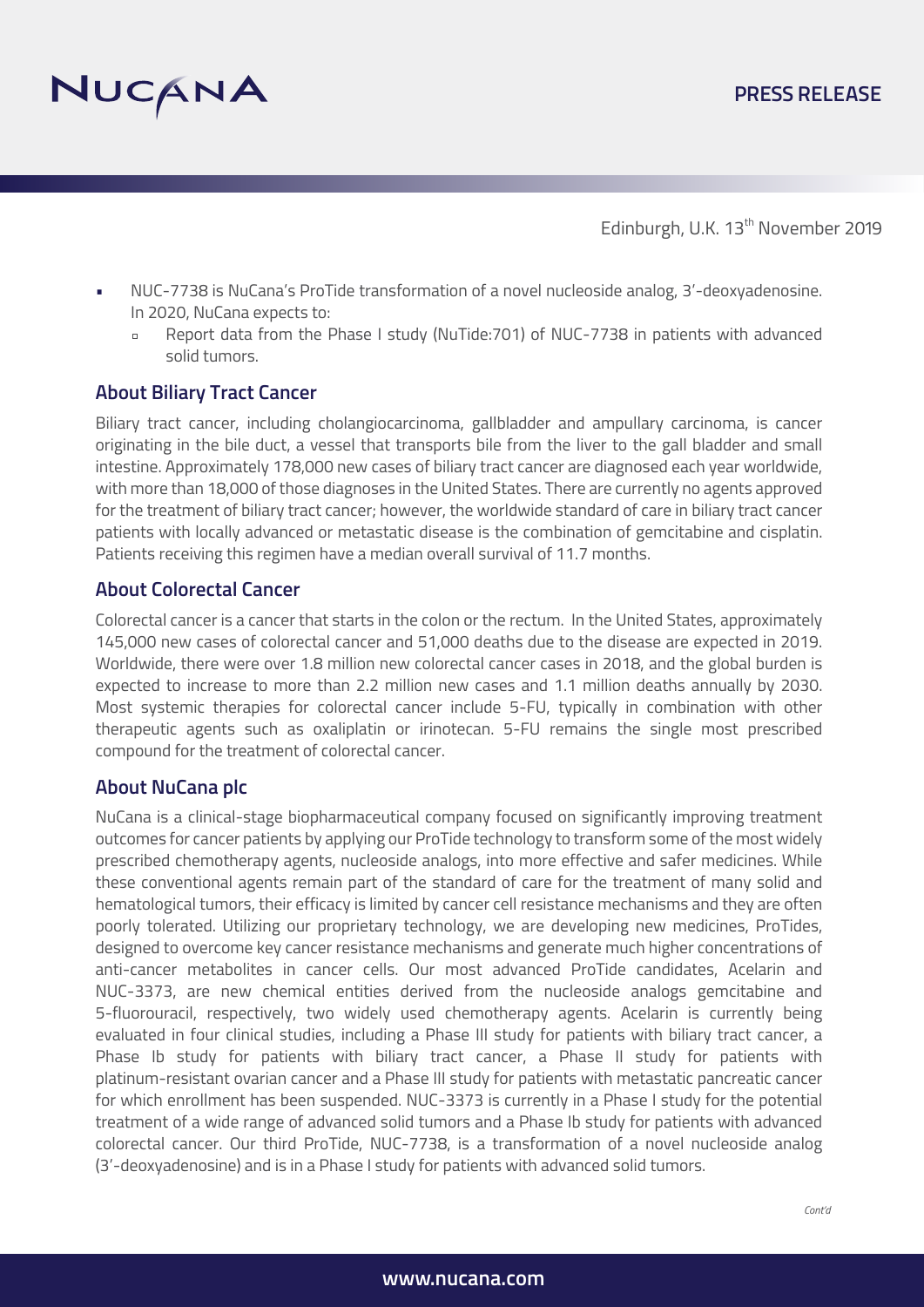

#### **Forward-Looking Statements**

This press release may contain "forward-looking" statements within the meaning of the Private Securities Litigation Reform Act of 1995 that are based on the beliefs and assumptions and on information currently available to management of NuCana plc (the "Company"). All statements other than statements of historical fact contained in this press release are forward-looking statements, including statements concerning the amount and sufficiency of the Company's current cash and cash equivalents to fund its planned operations into the second half of 2021, the Company's planned and ongoing clinical studies for the Company's product candidates and the potential advantages of those product candidates, including Acelarin, NUC-3373 and NUC-7738; the initiation, enrollment, timing, progress, release of data from and results of those planned and ongoing clinical studies; the Company's goals with respect to the development and potential use, if approved, of each of its product candidates; and the utility of prior non-clinical and clinical data in determining future clinical results. In some cases, you can identify forward-looking statements by terminology such as "may," "will," "should," "expects," "plans," "anticipates," "believes," "estimates," "predicts," "potential" or "continue" or the negative of these terms or other comparable terminology. Forward-looking statements involve known and unknown risks, uncertainties and other factors that may cause the Company's actual results, performance or achievements to be materially different from any future results, performance or achievements expressed or implied by the forward-looking statements. These risks and uncertainties include, but are not limited to, the risks and uncertainties set forth in the "Risk Factors" section of the Company's Annual Report on Form 20-F for the year ended December 31, 2018 filed with the Securities and Exchange Commission ("SEC") on March 7, 2019, and subsequent reports that the Company files with the SEC. Forward-looking statements represent the Company's beliefs and assumptions only as of the date of this press release. Although the Company believes that the expectations reflected in the forward-looking statements are reasonable, it cannot guarantee future results, levels of activity, performance or achievements. Except as required by law, the Company assumes no obligation to publicly update any forward‐looking statements for any reason after the date of this press release to conform any of the forward-looking statements to actual results or to changes in its expectations.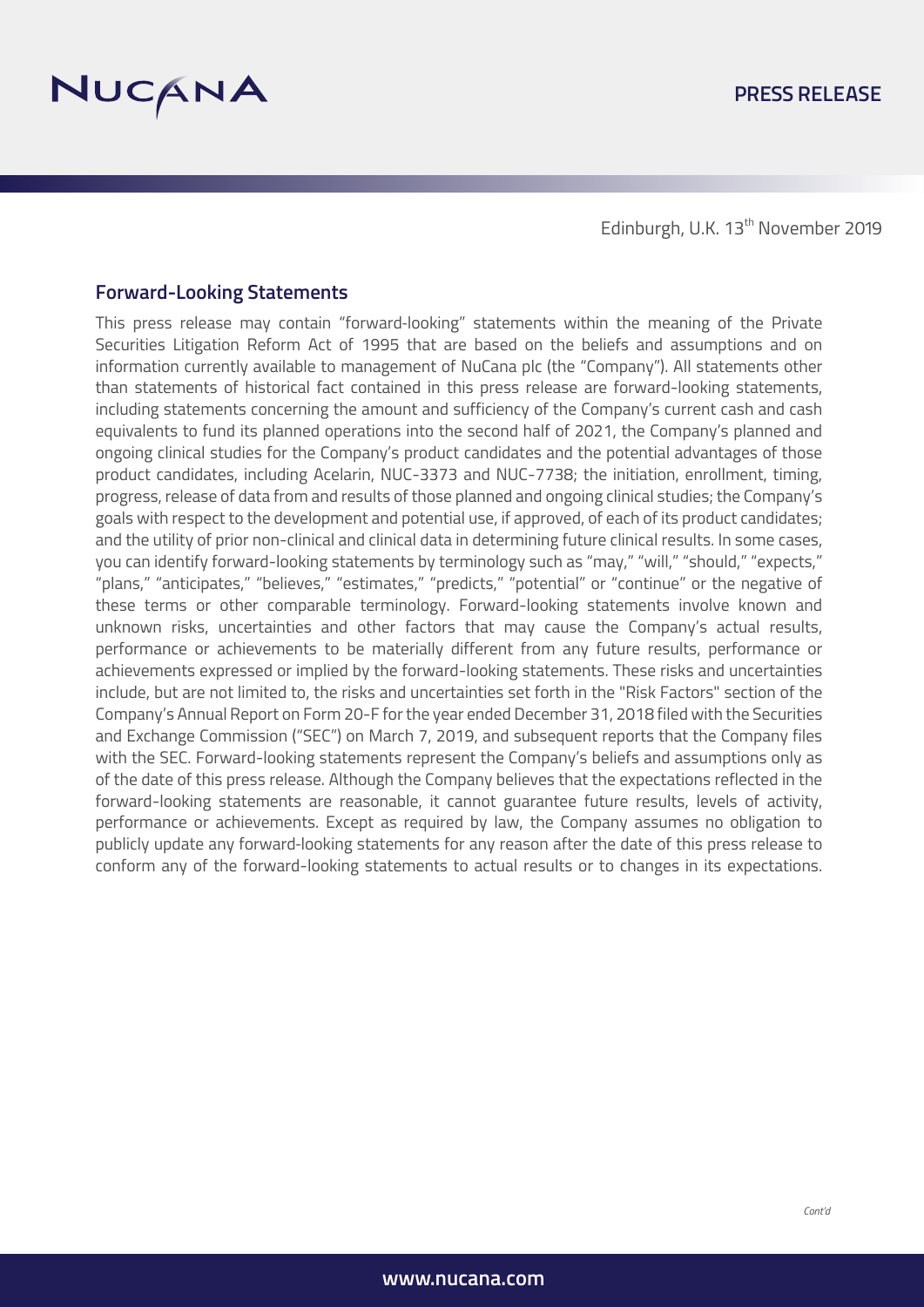

# **Unaudited Condensed Consolidated Statements of Operations**

|                                   | For the three months ended<br>September 30, |                                       | For the nine months ended |           |  |
|-----------------------------------|---------------------------------------------|---------------------------------------|---------------------------|-----------|--|
|                                   |                                             |                                       | September 30,             |           |  |
|                                   | 2019                                        | 2018                                  | 2019                      | 2018      |  |
|                                   |                                             | (in thousands, except per share data) |                           |           |  |
|                                   |                                             | (unaudited)                           |                           |           |  |
|                                   | f                                           | f                                     | f                         | f         |  |
| Research and development expenses | (4,845)                                     | (3,333)                               | (14, 551)                 | (12, 196) |  |
| Administrative expenses           | (1,423)                                     | (957)                                 | (4,231)                   | (3,599)   |  |
| Net foreign exchange gains        | 1,227                                       | 706                                   | 1,191                     | 1,765     |  |
| <b>Operating loss</b>             | (5,041)                                     | (3,584)                               | (17, 591)                 | (14,030)  |  |
| Finance income                    | 252                                         | 297                                   | 867                       | 739       |  |
| Loss before tax                   | (4, 789)                                    | (3,287)                               | (16, 724)                 | (13, 291) |  |
| Income tax credit                 | 912                                         | 771                                   | 3,020                     | 3,063     |  |
| Loss for the period               | (3,877)                                     | (2, 516)                              | (13, 704)                 | (10, 228) |  |
|                                   |                                             |                                       |                           |           |  |
| Basic and diluted loss per share  | (0.12)                                      | (0.08)                                | (0.42)                    | (0.32)    |  |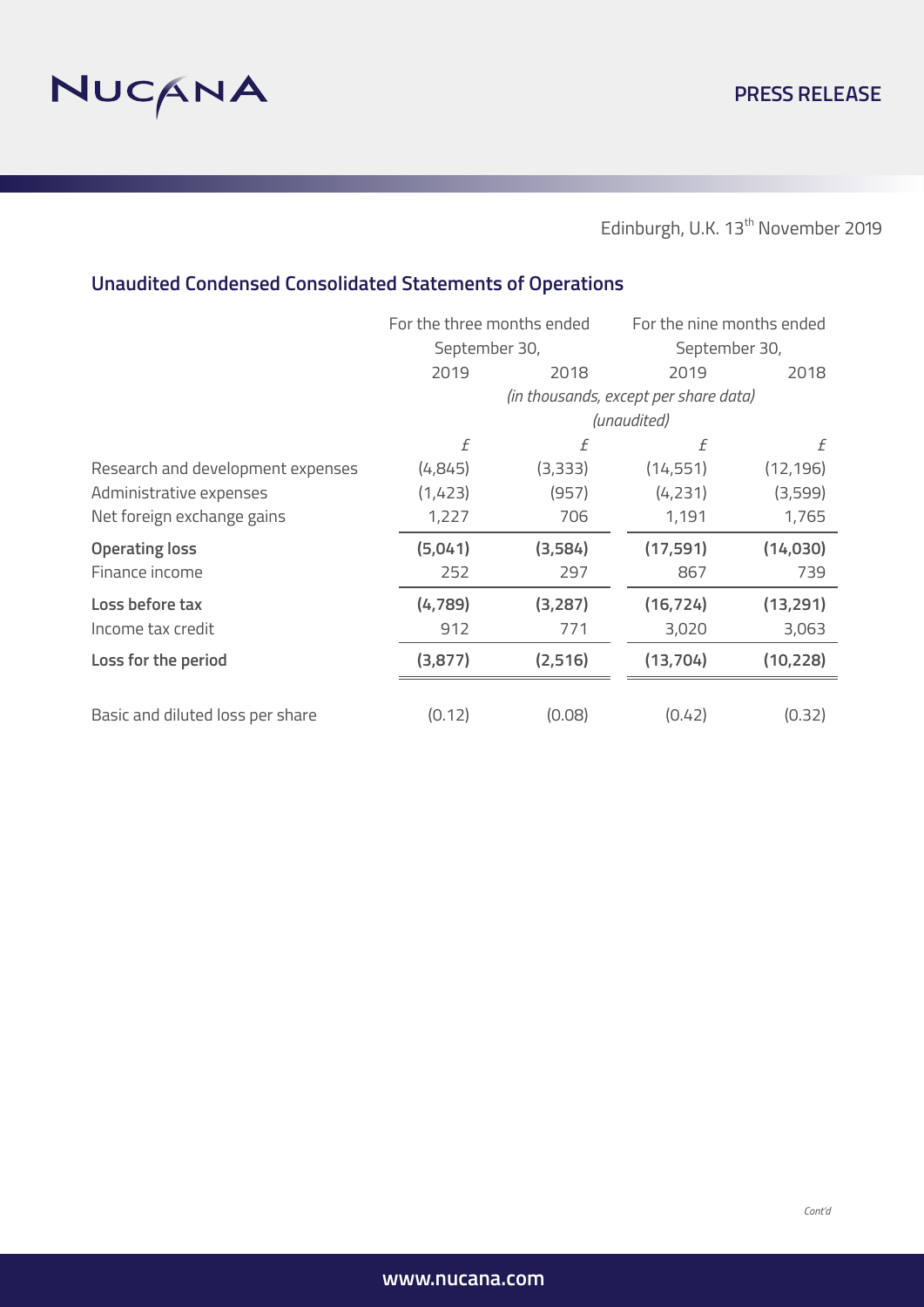

# **Unaudited Condensed Consolidated Statements of Financial Position**

|                                                                            | September 30,<br>2019 | December 31,<br>2018<br>(in thousands) |
|----------------------------------------------------------------------------|-----------------------|----------------------------------------|
|                                                                            | f                     | (unaudited)<br>£                       |
| <b>Assets</b>                                                              |                       |                                        |
| <b>Non-current assets</b><br>Intangible assets                             | 3,838                 | 3,122                                  |
| Property, plant and equipment                                              | 795                   | 427                                    |
| Deferred tax asset                                                         | 28                    | 47                                     |
|                                                                            | 4,661                 | 3,596                                  |
| <b>Current assets</b><br>Prepayments, accrued income and other receivables | 5,907                 | 2,354                                  |
| Current income tax receivable                                              | 7,284                 | 4,263                                  |
| Cash and cash equivalents                                                  | 58,091                | 76,972                                 |
|                                                                            | 71,282                | 83,589                                 |
|                                                                            |                       |                                        |
| <b>Total assets</b>                                                        | 75,943                | 87,185                                 |
| <b>Equity and liabilities</b><br><b>Capital and reserves</b>               |                       |                                        |
| Share capital and share premium                                            | 80,832                | 80,715                                 |
| Other reserves<br>Accumulated deficit                                      | 61,722<br>(72, 347)   | 59,692<br>(58, 813)                    |
| Total equity attributable to equity holders of the Company                 | 70,207                | 81,594                                 |
|                                                                            |                       |                                        |
| <b>Non-current liabilities</b><br>Provisions                               | 26                    | 26                                     |
| Lease liability                                                            | 247                   |                                        |
|                                                                            | 273                   | 26                                     |
| <b>Current liabilities</b>                                                 |                       |                                        |
| Trade payables                                                             | 2,155                 | 2,455                                  |
| Payroll taxes and social security<br>Lease liability                       | 136<br>190            | 127                                    |
| Accrued expenditure                                                        | 2,982                 | 2,983                                  |
|                                                                            | 5,463                 | 5,565                                  |
| <b>Total liabilities</b>                                                   | 5,736                 | 5,591                                  |
| <b>Total equity and liabilities</b>                                        | 75,943                | 87,185                                 |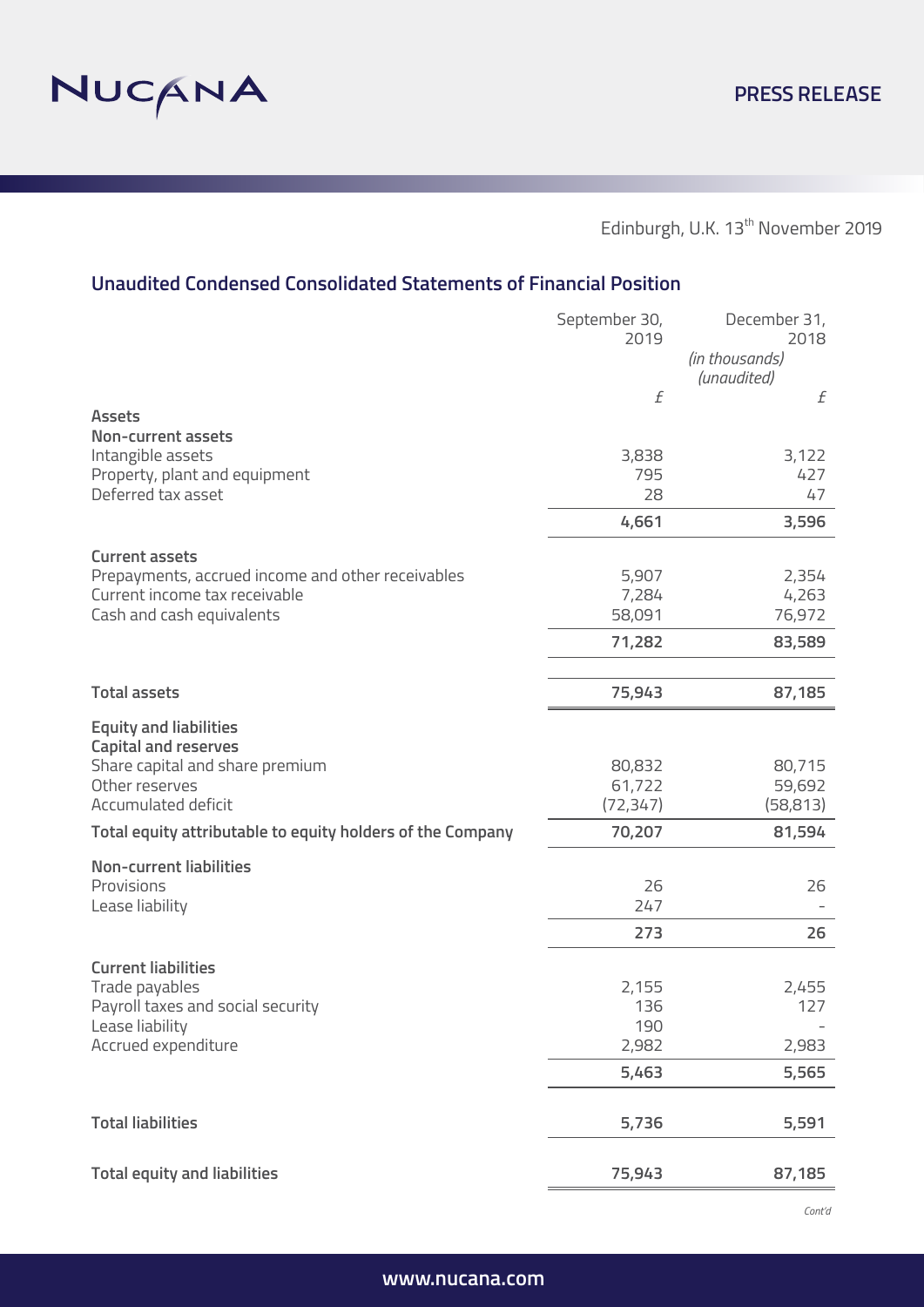

# **Unaudited Condensed Consolidated Statements of Cash Flows**

|                                                                    | For the nine months ended |                               |
|--------------------------------------------------------------------|---------------------------|-------------------------------|
|                                                                    | 2019                      | September 30,<br>2018         |
|                                                                    |                           | (in thousands)<br>(unaudited) |
|                                                                    | $\boldsymbol{f}$          | f                             |
| <b>Cash flows from operating activities</b>                        |                           |                               |
| Loss for the period                                                | (13, 704)                 | (10, 228)                     |
| Adjustments for:<br>Income tax credit                              | (3,020)                   | (3,063)                       |
| Amortization and depreciation                                      | 522                       | 261                           |
| Finance income                                                     | (867)                     | (739)                         |
| Share-based payments                                               | 2,191                     | 1,494                         |
| Net foreign exchange gains                                         | (1,228)                   | (1,808)                       |
|                                                                    | (16, 106)                 | (14,083)                      |
| Movements in working capital:                                      |                           |                               |
| Increase in prepayments, accrued income and other receivables      | (3,593)                   | (2)                           |
| (Decrease) increase in trade payables                              | (300)                     | 1,416                         |
| Increase in payroll taxes, social security and accrued expenditure | 8                         | 878                           |
| Movements in working capital                                       | (3,885)                   | 2,292                         |
| <b>Cash used in operations</b>                                     | (19,991)                  | (11, 791)                     |
| Net income tax received                                            | 20                        | 1,905                         |
| Net cash used in operating activities                              | (19, 971)                 | (9,886)                       |
| <b>Cash flows from investing activities</b>                        |                           |                               |
| Interest received                                                  | 915                       | 694                           |
| Payments for property, plant and equipment                         | (29)                      | (205)                         |
| Payments for intangible assets                                     | (988)                     | (928)                         |
| Net cash used in investing activities                              | (102)                     | (439)                         |
| <b>Cash flows from financing activities</b>                        |                           |                               |
| Payments for lease liabilities                                     | (146)                     |                               |
| Proceeds from issue of share capital                               | 117                       | 182                           |
| Net cash (used in) from financing activities                       | (29)                      | 182                           |
| Net decrease in cash and cash equivalents                          | (20, 102)                 | (10, 143)                     |
| Cash and cash equivalents at beginning of period                   | 76,972                    | 86,703                        |
| Effect of exchange rate changes on cash and cash equivalents       | 1,221                     | 1,791                         |
| Cash and cash equivalents at end of period                         | 58,091                    | 78,351                        |

*Cont'd*